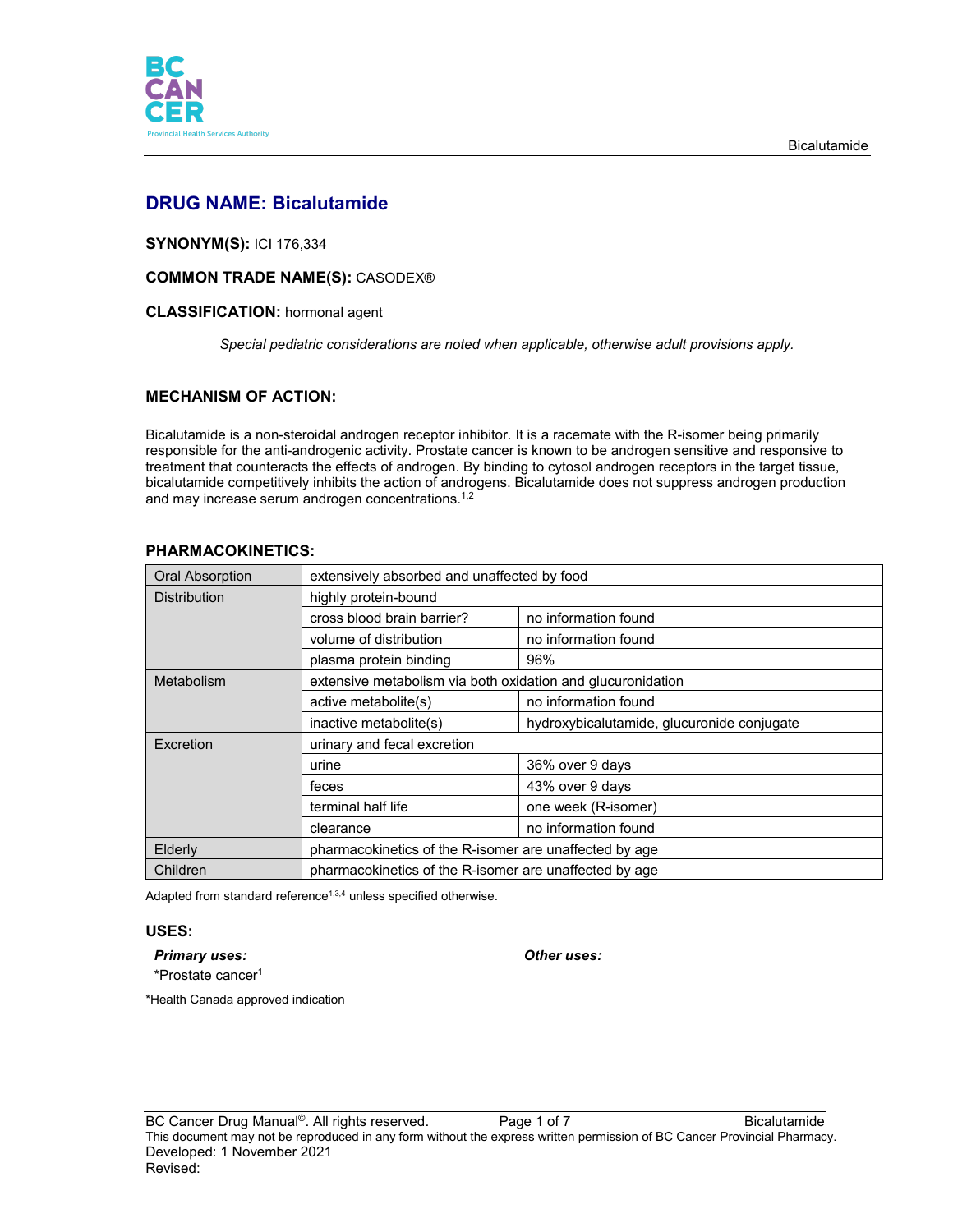

# **SPECIAL PRECAUTIONS:**

#### *Contraindications:*

• not indicated for use in women<sup>1</sup>

#### *Caution:*

- *high-dose bicalutamide* (e.g., 150 mg daily) is not routinely recommended in patients with localized prostate cancer who would otherwise undergo watchful waiting or active surveillance as this dose has been associated with increased mortality; refer to protocol by which patient is being treated<sup>1,4,5</sup>
- patients with history of *heart disease*, cardiovascular risk factors, long QT syndrome, electrolyte abnormalities, CHF, or concurrent administration with other QT prolonging drugs may be at increased risk for cardiovascular side  $effects<sup>1</sup>$
- *reduced glucose tolerance* and/or glycated hemoglobin (HbA1c) may occur with combined androgen deprivation therapy in patients with or without pre-existing diabetes; assess blood glucose and/or HbA1c prior to starting treatment<sup>1</sup>
- **anemia** occurs with testosterone suppression; assess anemia risk prior to starting treatment<sup>1</sup>
- risk of *osteoporosis* and *skeletal fractures* increases with long-term combined androgen deprivation therapy; assess benefit of treatment in patients with significant risk factors for decreased bone mineral content and/or bone  $mass<sup>1</sup>$

**Carcinogenicity:** Based on animal studies, there is no carcinogenic potential in humans.<sup>1,4</sup>

*Mutagenicity:* not mutagenic in Ames test or mammalian *in vivo* and *in vitro* mutation tests1,4

*Fertility:* In animal studies, testicular atrophy and inhibition of spermatogenesis occurred at exposures higher than those seen following human clinical exposure. The precoital interval and time to successful mating was also increased in animal subjects, but no effects on fertility following successful mating were observed. These effects were reversible by 7 weeks following the last dose. Based on these effects, a period of subfertility or infertility should be assumed in treated human males. In female test animals, estrous cycle irregularity occurred at exposures higher than those seen following human clinical exposure, but no effects on female fertility were observed. $^{1,4}$ 

*Pregnancy:* In animal studies, impotency, reduced anogenital distance, and feminization leading to hypospadias were observed in male offspring of treated females at exposures lower than those seen following human clinical exposure. Reduced pregnancy rates were observed in female offspring of treated females. Based on these effects, male patients with female partners of childbearing potential should use effective contraception during treatment and for 130 days following the last dose.<sup>1,4</sup>

*Breastfeeding* is not recommended due to the potential secretion into breast milk. In animal studies, bicalutamide was detected in breast milk.<sup>1</sup>

## **SIDE EFFECTS:**

The table includes adverse events that presented during drug treatment but may not necessarily have a causal relationship with the drug. Because clinical trials are conducted under very specific conditions, the adverse event rates observed may not reflect the rates observed in clinical practice. Adverse events are generally included if they were reported in more than 1% of patients in the product monograph or pivotal trials, and/or determined to be clinically important. <sup>6</sup> **Incidence data in the Side Effect table is only based on combination therapy with an LHRH analogue unless otherwise indicated.**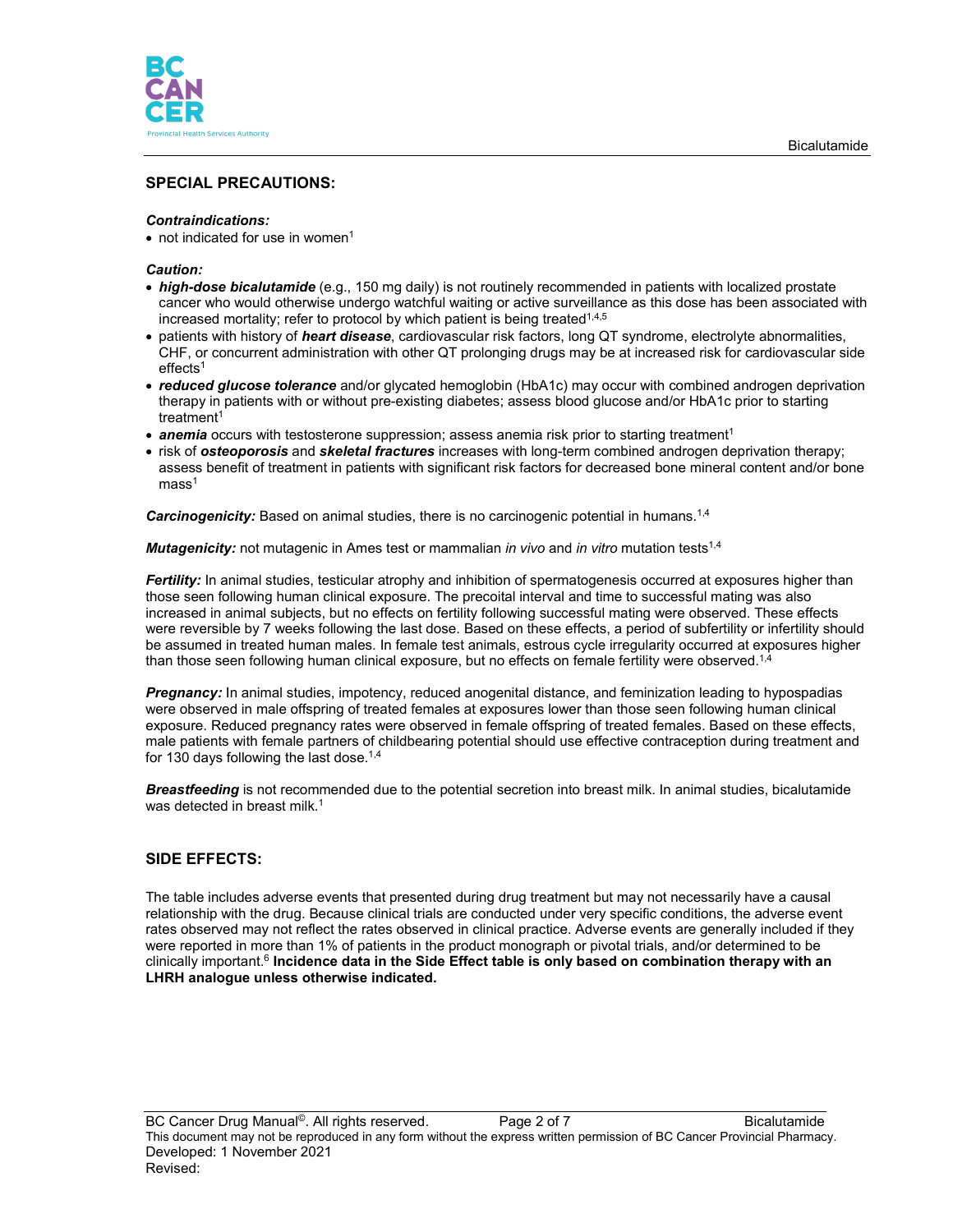

| <b>ORGAN SITE</b>                             | <b>SIDE EFFECT</b>                                                                                                          |  |
|-----------------------------------------------|-----------------------------------------------------------------------------------------------------------------------------|--|
|                                               | Clinically important side effects are in bold, italics                                                                      |  |
| blood and lymphatic                           | anemia (11-13%)                                                                                                             |  |
| system/ febrile<br>neutropenia                | ecchymosis (<5%)                                                                                                            |  |
|                                               | thrombocytopenia (<5%)                                                                                                      |  |
| cardiac                                       | cardiac failure (4%)                                                                                                        |  |
| see paragraph following<br>Side Effects table | myocardial infarction (3%); fatal events reported                                                                           |  |
| endocrine                                     | diabetes mellitus (<5%)                                                                                                     |  |
| eye                                           | abnormal vision (<5%)                                                                                                       |  |
|                                               | cataract (<5%)                                                                                                              |  |
|                                               | conjunctivitis (<5%)                                                                                                        |  |
| gastrointestinal                              | emetogenic potential: minimal (rare)7                                                                                       |  |
|                                               | abdominal pain (11%)                                                                                                        |  |
|                                               | constipation (22% with 50 mg dose in combination therapy, 9% with 150 mg dose in<br>monotherapy) <sup>8</sup>               |  |
|                                               | diarrhea (12%)                                                                                                              |  |
|                                               | dyspepsia (7%)                                                                                                              |  |
|                                               | flatulence (6-7%)                                                                                                           |  |
|                                               | gastrointestinal disorder (including dysphagia, gastritis, melena, periodontal abscess,<br>and dry mouth) (<5%)             |  |
|                                               | intestinal obstruction (<5%)                                                                                                |  |
|                                               | nausea (14-15%)                                                                                                             |  |
|                                               | rectal disorder (including rectal hemorrhage) (<5%)                                                                         |  |
|                                               | vomiting (4-6%)                                                                                                             |  |
| general disorders and                         | allergic reaction (<5%)                                                                                                     |  |
| administration site<br>conditions             | asthenia (22% with 50 mg dose in combination therapy, 11% with 150 mg dose in<br>monotherapy) <sup>8</sup>                  |  |
|                                               | chills $(5%)$                                                                                                               |  |
|                                               | cyst (<5%)                                                                                                                  |  |
|                                               | edema, face (<5%)                                                                                                           |  |
|                                               | edema, peripheral (13%)                                                                                                     |  |
|                                               | fever $(5%)$                                                                                                                |  |
|                                               | flu syndrome (7%)                                                                                                           |  |
|                                               | pain, chest (8%)                                                                                                            |  |
|                                               | pain, general (35%)                                                                                                         |  |
| hepatobiliary                                 | hepatic failure (1%); fatal events reported, hepatotoxicity generally occurs within the<br>first 3 to 4 months of treatment |  |
| immune system                                 | hypersensitivity, including angioedema and urticaria (1%)                                                                   |  |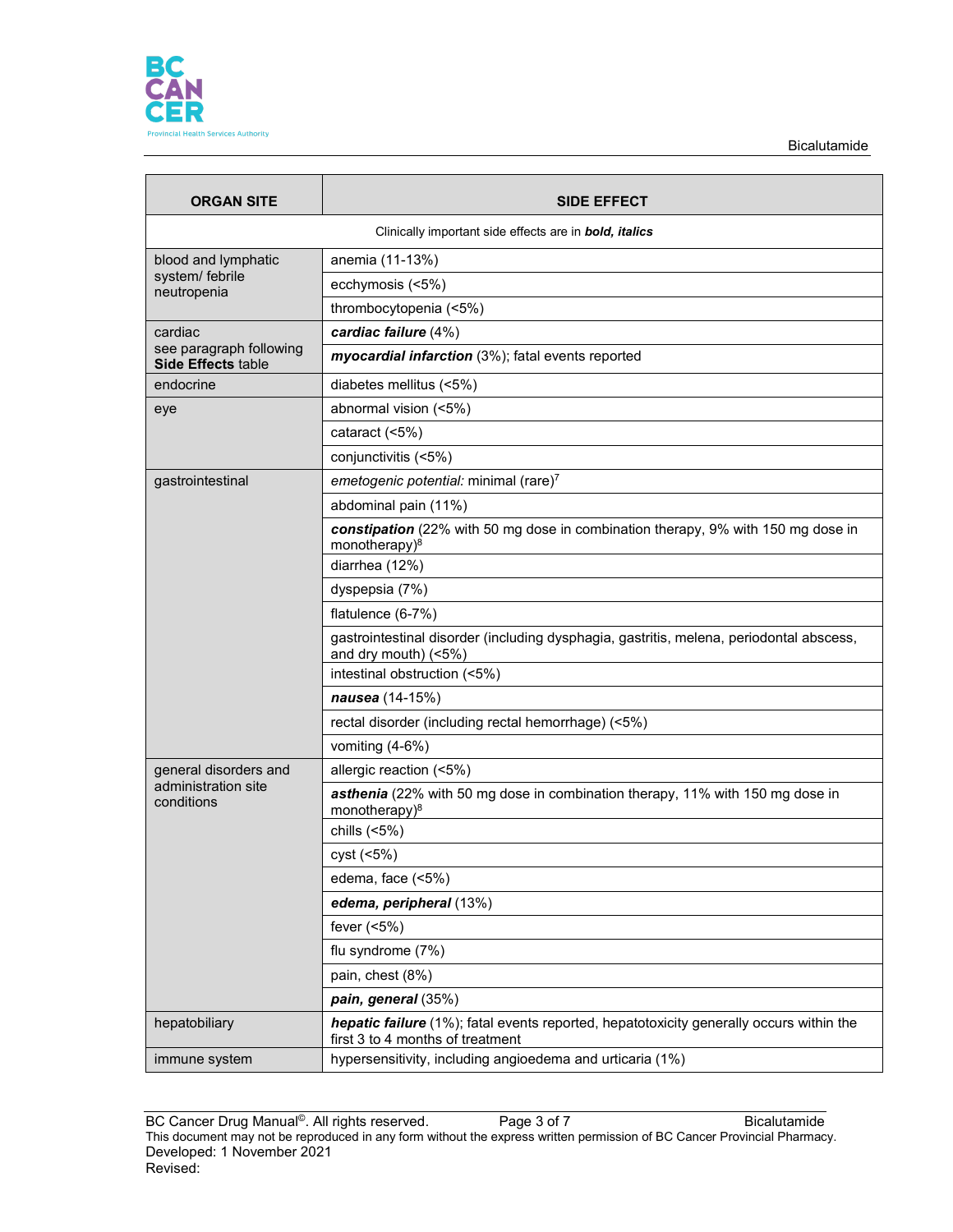

| infections and           | bronchitis (6%)                                                                                      |
|--------------------------|------------------------------------------------------------------------------------------------------|
| infestations             | herpes zoster (<5%)                                                                                  |
|                          | infection (18%)                                                                                      |
|                          | pharyngitis (8% with 50 mg dose in combination therapy, 11% with 150 mg dose in<br>monotherapy $)^8$ |
|                          | pneumonia (4%)                                                                                       |
|                          | sepsis (<5%)                                                                                         |
|                          | sinusitis (<5%)                                                                                      |
|                          | urinary tract infection (9%)                                                                         |
| injury, poisoning, and   | hernia $(5%)$                                                                                        |
| procedural complications | pathological fracture (4%)                                                                           |
| investigations           | alkaline phosphatase increase (5%)                                                                   |
|                          | BUN increase (<5%)                                                                                   |
|                          | creatinine increase (<5%)                                                                            |
|                          | hypercalcemia (<5%)                                                                                  |
|                          | liver enzyme test increase (7%)                                                                      |
|                          | weight increase (5%)                                                                                 |
|                          | weight loss (7%)                                                                                     |
| metabolism and nutrition | appetite decrease (6%)                                                                               |
|                          | dehydration (<5%)                                                                                    |
|                          | gout (<5%)                                                                                           |
|                          | hypercholesterolemia (<5%)                                                                           |
|                          | hyperglycemia (6-7%)                                                                                 |
|                          | hypoglycemia (<5%)                                                                                   |
| musculoskeletal and      | arthritis (5%)                                                                                       |
| connective tissue        | arthralgia (9% with 150 mg dose in monotherapy) <sup>8</sup>                                         |
|                          | back pain (25% with 50 mg dose in combination therapy, 10% with 150 mg dose in                       |
|                          | monotherapy) <sup>8</sup>                                                                            |
|                          | bone disorders (<5%)                                                                                 |
|                          | bone pain (9%)                                                                                       |
|                          | leg cramps (<5%)                                                                                     |
|                          | myalgia (<5%)                                                                                        |
|                          | neck pain (<5%)                                                                                      |
|                          | neck rigidity (<5%)                                                                                  |
| neoplasms                | gastrointestinal carcinoma (<5%)                                                                     |
|                          | neoplasm (<5%)                                                                                       |
|                          | skin carcinoma (<5%)                                                                                 |
| nervous system           | confusion (<5%)                                                                                      |
|                          | dizziness (10%)                                                                                      |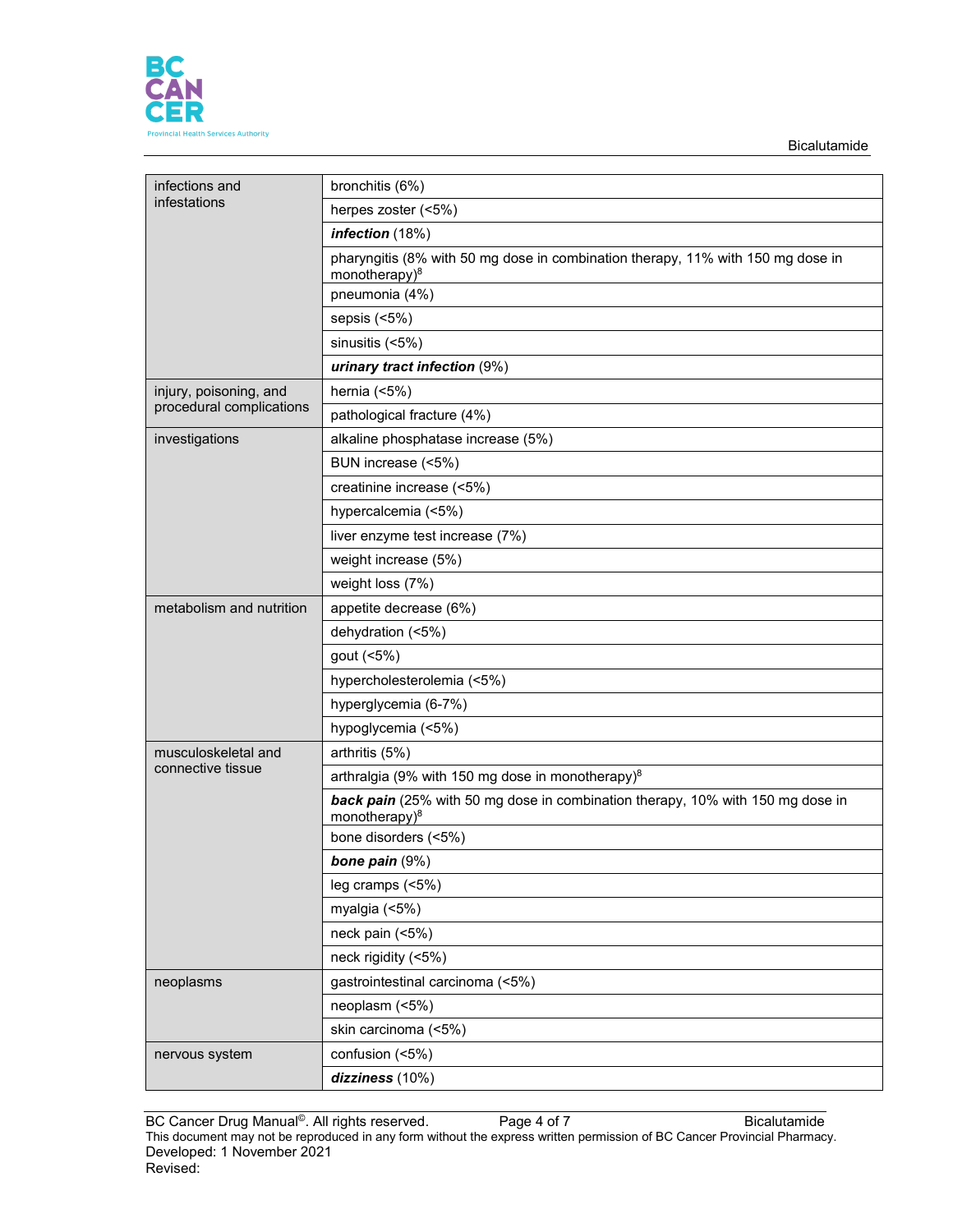

|                                                  | headache (7%)                                                                                                                                               |
|--------------------------------------------------|-------------------------------------------------------------------------------------------------------------------------------------------------------------|
|                                                  | hypertonia (<5%)                                                                                                                                            |
|                                                  | myasthenia (7%)                                                                                                                                             |
|                                                  | nervousness (<5%)                                                                                                                                           |
|                                                  | neuropathy (<5%)                                                                                                                                            |
|                                                  | paresthesia (8%)                                                                                                                                            |
|                                                  | somnolence (3%)                                                                                                                                             |
| psychiatric                                      | anxiety (5%)                                                                                                                                                |
|                                                  | decreased libido (2%)                                                                                                                                       |
|                                                  | depression (4%)                                                                                                                                             |
|                                                  | insomnia (7%)                                                                                                                                               |
| renal and urinary                                | balanitis (<5%)                                                                                                                                             |
|                                                  | bladder stenosis (<5%)                                                                                                                                      |
|                                                  | dysuria (<5%)                                                                                                                                               |
|                                                  | hematuria (12%)                                                                                                                                             |
|                                                  | hydronephrosis (<5%)                                                                                                                                        |
|                                                  | kidney calculus (<5%)                                                                                                                                       |
|                                                  | nocturia (12%)                                                                                                                                              |
|                                                  | prostatic disorder (<5%)                                                                                                                                    |
|                                                  | urinary tract disorder (including urinary frequency (6%), urinary incontinence (4%),<br>urinary retention (4%), and urinary urgency (2-5%))                 |
| reproductive system and<br>breast disorders      | breast pain/tenderness (6% with 50 mg dose in combination therapy; 39-74% with<br>150 mg dose in monotherapy) <sup>8</sup>                                  |
| see paragraph after Side<br><b>Effects table</b> | erectile dysfunction (7%)                                                                                                                                   |
|                                                  | gynecomastia (9% with 50 mg dose in combination therapy; 38-70% with 150 mg dose<br>in monotherapy) <sup>8,9</sup> ; see paragraph after Side Effects table |
|                                                  | <i>impotence</i> (9% with 150 mg dose in monotherapy) $8$                                                                                                   |
|                                                  | pelvic pain (21%)                                                                                                                                           |
| respiratory, thoracic and                        | asthma $(5%)$                                                                                                                                               |
| mediastinal                                      | cough (8%)                                                                                                                                                  |
|                                                  | dyspnea (13%)                                                                                                                                               |
|                                                  | epistaxis (<5%)                                                                                                                                             |
|                                                  | interstitial lung disease (ILD) (<5%); fatal events reported, see paragraph after Side<br><b>Effects</b> table                                              |
|                                                  | lung disorder (<5%)                                                                                                                                         |
|                                                  | pleural effusion (<5%)                                                                                                                                      |
|                                                  | rhinitis (4%)                                                                                                                                               |
|                                                  | voice alteration (<5%)                                                                                                                                      |
| skin and subcutaneous                            |                                                                                                                                                             |
| tissue                                           | alopecia (4%)                                                                                                                                               |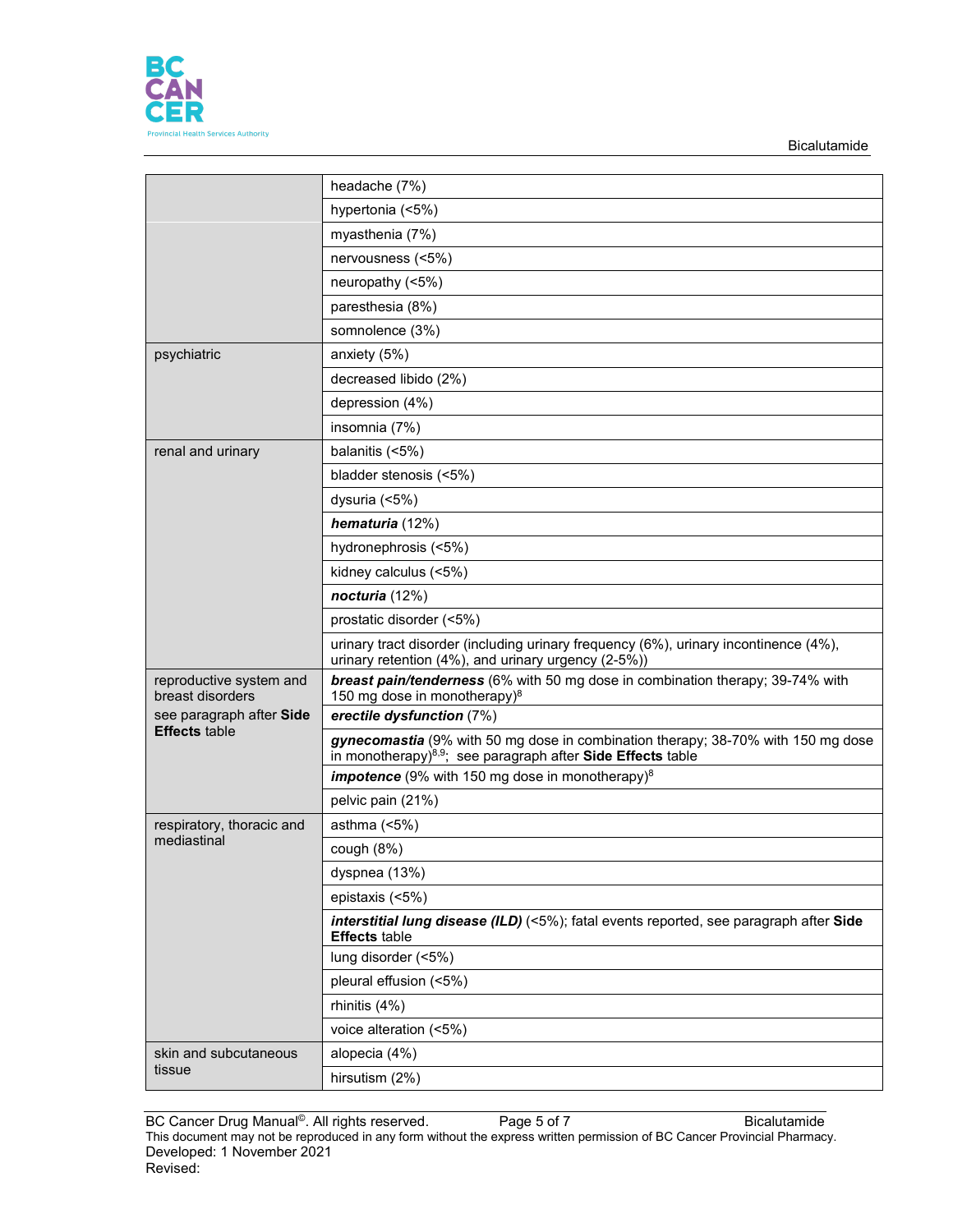

|          | photosensitivity reaction (<5%)                                                                             |
|----------|-------------------------------------------------------------------------------------------------------------|
|          | pruritus $(3%)$                                                                                             |
|          | rash (9% with 50 mg dose in combination therapy, 10% with 150 mg dose in<br>monotherapy $)^8$               |
|          | skin disorder (including dry skin, skin hypertrophy and skin ulcer) (<5%)                                   |
|          | sweating (6%)                                                                                               |
| vascular | hot flashes (53% with 50 mg dose in combination therapy, 9-17% with 150 mg dose in<br>monotherapy $)^{8,9}$ |
|          | hypertension (8%)                                                                                           |

Adapted from standard reference<sup>1,4</sup> unless specified otherwise.

*Gynecomastia* and breast pain/tenderness are more common with 150 mg/day dosing in monotherapy than with 50 mg/day dosing in combination therapy. These effects are related to the unopposed action of circulating estrogen during monotherapy, in contrast to the reduced circulating levels of testosterone and estrogen in combination therapy.1,8,10

*Interstitial lung disease (ILD)*, including interstitial pneumonitis and pulmonary fibrosis, may rarely occur. Fatal events have been reported. ILD is associated more often with daily doses greater than 50 mg. Withhold bicalutamide for worsening respiratory symptoms such as dyspnea, cough and fever and promptly investigate. Permanently discontinue bicalutamide if ILD is confirmed.1,4

A possibly increased risk of *myocardial infarction, sudden cardiac death, and stroke* has been associated with androgen deprivation therapy in men, possibly due to its effects on traditional cardiovascular risk factors, including serum lipoproteins, insulin sensitivity, and obesity. Monitor for signs and symptoms suggestive of cardiovascular disease and manage as indicated. Androgen deprivation therapy also has the potential to *prolong QT/QTc interval* on ECG; therefore, concurrent therapy with other QT prolonging drugs may increase the risk of potentially fatal arrhythmias. Assess patients with long QT syndrome, electrolyte abnormalities, or CHF for increased cardiovascular risk.1

## **INTERACTIONS:**

| <b>AGENT</b>          | <b>EFFECT</b>              | <b>MECHANISM</b>                               | <b>MANAGEMENT</b>                                                                                                             |
|-----------------------|----------------------------|------------------------------------------------|-------------------------------------------------------------------------------------------------------------------------------|
| warfarin <sup>1</sup> | increased risk of bleeding | displacement of warfarin<br>from binding sites | monitor INR with<br>increased frequency when<br>bicalutamide is started or<br>discontinued; adjust<br>warfarin dose as needed |

*In vitro*, the R-enantiomer of bicalutamide is an *inhibitor* of *CYP 3A4*, with lesser inhibitory effects on CYP 2C9, CYP 2C19, and CYP 2D6. Based on clinical studies, the magnitude of this inhibition is considered unlikely to be clinically significant for most substrates of cytochrome P450. Monitor for increased toxicity of coadministered CYP 3A4 substrates with a narrow therapeutic index. 1

## **SUPPLY AND STORAGE:**

*Oral:* AstraZeneca Canada Inc. and Teva Canada Limited supply bicalutamide as 50 mg film-coated tablets. Tablets contain lactose. Store at room temperature.1